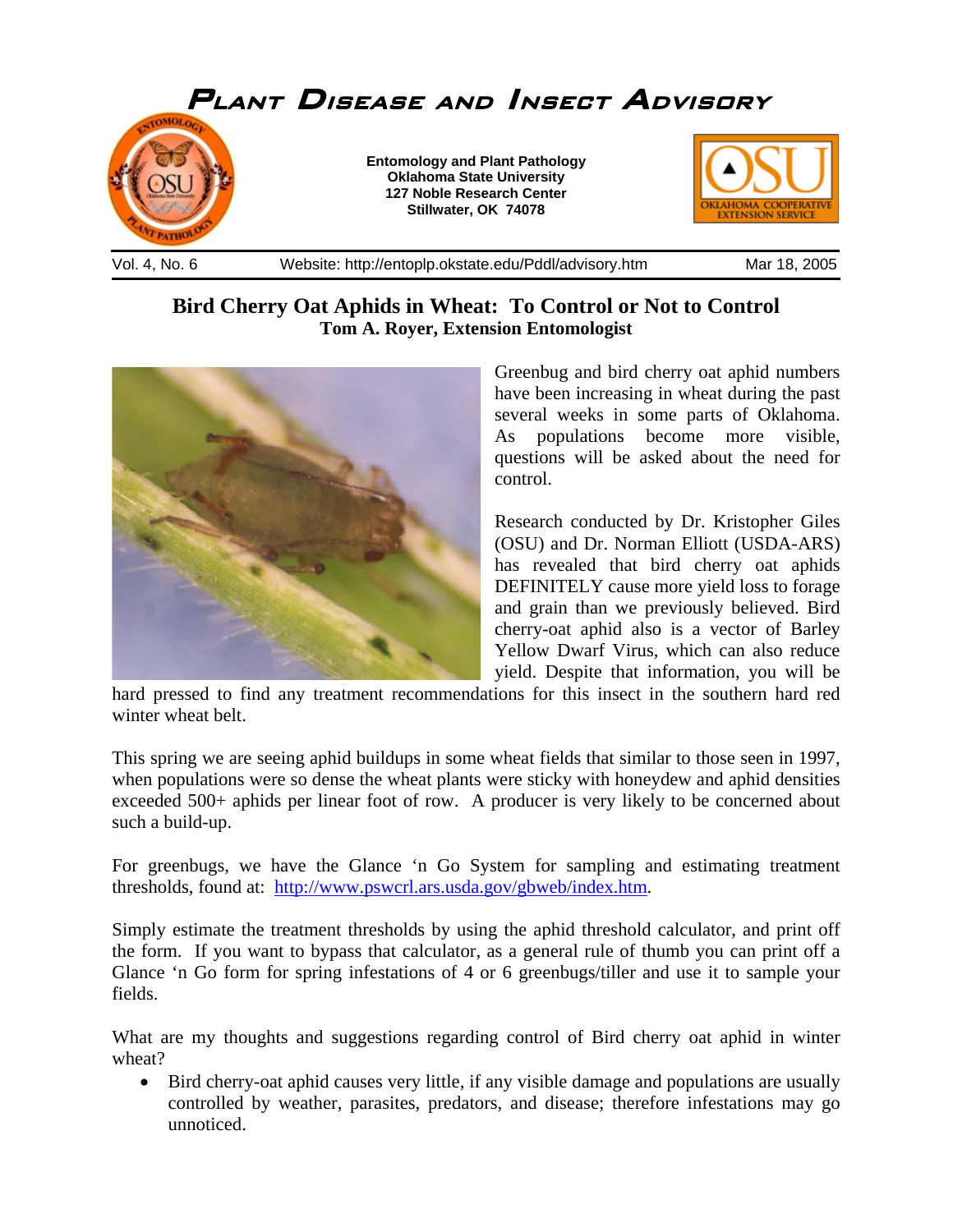- Research information provided by Drs. Giles and Elliott suggest that BCO is almost as damaging to wheat yield as is the greenbug. Data from studies conducted in the northern grain producing states of South Dakota, Minnesota, and North Dakota on spring wheat have also shown that it causes yield loss, particularly if the wheat has not yet reached the boot stage.
- The data shows that if populations were to exceed 20 aphids per tiller BEFORE boot, (400 aphids per foot of row) for 10 days, a 5% yield loss could be expected. If populations exceeded 40 aphids per tiller for 10 days, (800 per foot of row) BEFORE boot, a 9% yield loss could be expected.

So where does that leave us? My suggestion is as follows:

Aphids are preyed upon by tiny wasp parasitoids, which sting them and lay an egg inside of the aphid. As the wasp larva develops inside the aphid, it causes the aphid to become a "mummy". Look for the presence of mummies (they will be light tan colored) on wheat stems. If more you see mummies on at least 7 of 25 stems, don't treat because parasites are likely working on the other aphids as well.

If mummies are not evident, and a producer is trying to decide whether to treat, use the following steps to determine if a field should be treated:

Count the number of aphids on 25 individual tillers. Determine a potential Yield Loss from the aphids. Then determine your Crop Value, and your Control Costs. Use those numbers to estimate Preventable Loss. If Preventable Loss exceeds Control Costs, then treat, otherwise, Do Not Treat.

- Step 1: Estimate **Yield Loss from BCOA**:
	- $\circ$  Total # aphids \_\_\_\_\_\_\_\_\_\_\_\_\_\_\_/25 stems = average # aphids/tiller\_\_\_\_\_\_\_\_\_\_\_\_\_\_\_\_\_
- Step 2: Estimate **Crop Value** /acre
	- $\circ$  Yield potential = #\_\_\_\_\_\_\_\_ bushels/acre
	- $\circ$  Grain Value = \$\_\_\_\_\_\_\_ per bushel

**Crop Value =** Yield potential x GrainValue =  $\frac{1}{2}$  per acre

- Step 3: Estimate Control Cost:
	- o Insecticide cost =  $\frac{1}{2}$  /acre
	- o Application Cost  $= $$  \_\_\_\_\_\_\_\_\_/acre

**Control Cost** = Insecticide Cost + Application Cost =  $\frac{1}{2}$  \_\_\_\_\_\_\_\_\_\_\_\_\_/acre